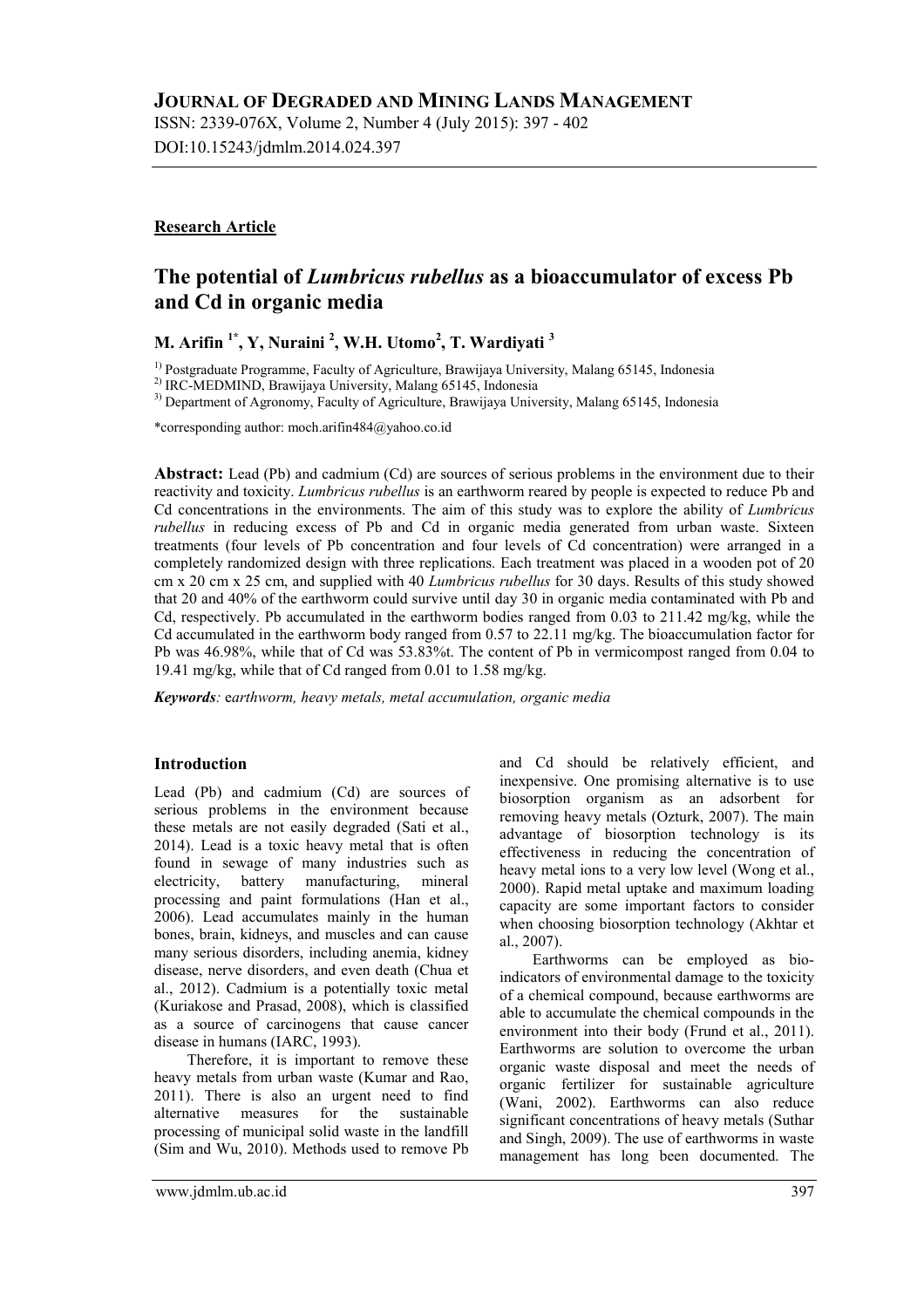organic material will undergo a process conducted by earthworm to produce vermicompost (Ansari and Ismail, 2008). Some epigeic earthworm species are often used as biological agents in the process of vermicompost (Ansari and Ismail, 2008). Vermicompost contains active microorganisms and enzymes that can increase fertility of biochemically degraded soils (Fernandez-Gomez et al., 2010). Therefore, the use of vermicompost as the organic amendment material is a promising alternative, suitable and inexpensive technology to remediate the heavy metal contaminated sites (Fernández-Gómez et al., 2012).

The aims of this study were (1) to explore the potential of *Lumbricus rubellus* earthworm as a bioaccumulator in reducing excess of Pb and Cd in organic media, and (2) to measure the Pb and Cd contents in the vermicompost produced by the earthworm.

## **Materials and Methods**

The study was conducted in a greenhouse of UPN Veteran East Java in Surabaya from March to May 2015. The treatments tested were application of earthworm (*Lumbricus rubellus*) on urban organic waste supplied with 0, 150, 300, and 450 mg Pb / kg and 0, 15, 30, and 45 mg Cd / kg. Pb was supplied in the form of Pb  $(C_2H_3O_2)_2$ , and Cd was in the form of Cd  $(NO<sub>3</sub>)<sub>2</sub>$ . Sixteen treatments were arranged in a completely randomized design with three replications. The experiment was conducted in glass pots measuring 20 cm x 20 cm x 25 cm containing 1 kg of urban organic waste that previously had been incubated for 30 days. At each pot were applied 40 earthworms of known weight.

The experiment was conducted for 30 days. At the end of the experiment (30 days after application earthworms), the number and gross weight (weight + food in the body) of the earthworms that were still alive in the media were measured. The earthworms were placed in bottles for 24 hours under cold temperature (OECD, 2009). The earthworms were weighed and then dried in an oven at 60°C-70°C until a constant weight. The dried earthworms were then crushed and sieved to pass through 5 mesh sieve. A sample of 0.5 g was then mixed with 5 ml  $HNO<sub>3</sub>$ and 1 ml  $HCIO<sub>4</sub>$  and left overnight. On the next day, the earthworm sample was destructed by slowly heating from  $100^{\circ}$ C to  $200^{\circ}$ C until yellow vapour discharged enhanced heat 200°C until white smoke was released. After cooling, 20 mL of distilled water was added into the bottle. The solution was then filtered through 42 Whatman

filter paper and diluted to 50 ml. The contents of Pb and Cd in the 'earthworm' solution were measured using AAS (Atomic Absorption Spectrometer).

The remaining organic media (yield of vermicompost) was air-dried and sieved for measuring water, organic C, N, available P, available K, Pb and Cd contents in the remaining media. Water content was measured by gravimetric method. Pb and Cd contents were measured using a wet digestion method with 5 ml and 1 ml  $HNO<sub>3</sub> HClO<sub>4</sub>$ . Organic-C content was measured using Walkey-Black method. Total-N content was measured by the Kjeldahl method. Available P content was measured by the method of Bray I. Available K content was measured using NH4OAc spectrophotometry method. Statistical analysis was performed using the F test at a level of 95% ( $\alpha = 5\%$ ), followed by the least significant difference test (LSD 5%) to see the difference in metal accumulation between treatments.

## .**Results and Discussion**

## *The percentage of dead earthworms.*

The increase of Pb and Cd doses applied to the media significantly affected the dead percentage of earthworms (Table 1). The highest percentage of dead earthworms (48.54%) due to application of Pb in the media was observed for P3 treatment. Application of Cd also significantly affected the percentage of dead earthworms. The highest percentage of dead earthworm (51.04%) due to application of Cd was observed for C3 treatment. Heavy metals in the environment will affect the lives of earthworms by accumulating heavy metals into the tissues of the body, which in turn will cause the death of the earthworms (Kizilkaya, 2004).

## *Lethal dosage-50.*

Lethal dosage-50 (LD-50) is the concentration or dose causing the death of more that 50% of the organisms tested. Results of LD 50 of Pb and Cd doses are presented in Table 2. In general, the results of tests for dose of metal applied that caused the death of more than 50% (LD 50) decreased when it was combined with other metals. Data presented in Table 2 indicate that the toxicities of Pb which caused the death of more than 50% for Pb in C0, C1, C2 and C3 were 1069.26 mg/kg, 710.24 mg/kg, 461.08 mg/kg, and 381.68 mg/kg, respectively. The toxicities of Cd metal that caused the death of more than 50% for P0, P1, P2, and P3 were 68.79 mg/kg, 46.65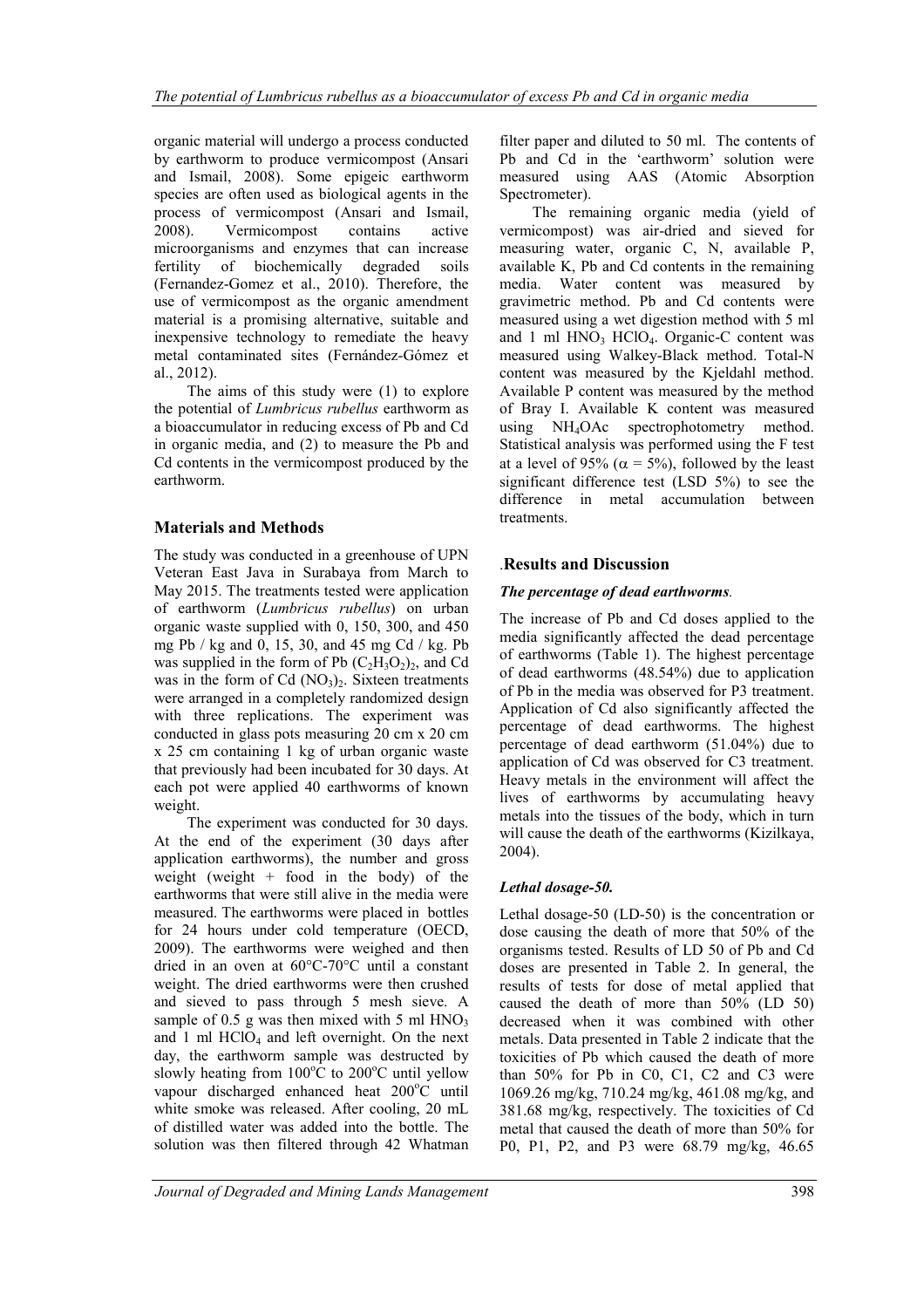mg/kg, 38.61 mg/kg, and 35.37 mg/kg, respectively. The increase of dose of heavy metals would lead to the increase of toxicity that can kill the earthworms. Addition of other metals in the organic media would increase the toxicity that lead to the death of earthworms. The existence of some heavy metals in a biological medium can interact with organisms in the environment; so that the organism will suffer poisoning caused by some of these metals (Sati, et al. 2014).



Figure 1. Lethal percentage of *Lumbricus rubellus* after 30 days

| <b>Pb treatment over Cd</b> | $LD_{50}$ | $\mathbf{R}^2$ |
|-----------------------------|-----------|----------------|
| C <sub>0</sub>              | 1069.26   | 0.993          |
| C <sub>1</sub>              | 710.24    | 0.986          |
| C <sub>2</sub>              | 461.08    | 0.996          |
| C <sub>3</sub>              | 381.68    | 0.985          |
| <b>Cd treatment over Pb</b> | $LD_{50}$ | $\mathbf{R}^2$ |
| P <sub>0</sub>              | 68.79     | 0.995          |
| P1                          | 46.65     | 0.967          |
| P <sub>2</sub>              | 38.61     | 0.941          |
| P3                          | 35.37     | 0.969          |

Table 2. LD-50 of Pb and Cd for *Lumbricus rubellus* after 30 days

### *Earthworm biomass*

The treatments that affected earthworm biomass were only doses of each applied Pb and Cd (Table 3). There was no significant interaction between Pb and Cd affecting the earthworm biomass (fresh weight and dry weight). Fresh weight of earthworms from P1, P2, and P3 treatments were 0.258 g/earthworm, 0.286 g/earthworm, and 0.291 g/earthworm, respectively. These figures were higher than that in the control treatment (P0)

The increase of Pb doses significantly affected the dry weight of earthworms, i.e. 0.055 g/earthworm, 0.058 g/earthworm, and 0.066 g/earthworm for P1, P2 and P3, respectively, compared with the dry weight of earthworms in the control treatment (P0) that amounting to 0.079 g/earthworm. The increase of dose of Cd applied also significantly affected the fresh weight and dry weight of earthworms compared to those in the control treatment (P0) of 0.364 g/earthworm. The dose of P3 yielded the lowest fresh weight (0.236 g/earthworm) that was not significantly different with the P2 treatment  $(0.273)$ g/earthworm), but was significantly different with the P1 treatment (0.296 g/earthworm). Similar trends were also observed for the earthworm dry weight.

Table 3.Weight of *Lumbricus rubellus* at 30 days

| <b>Treatment</b> | Fresh weight<br>(g/individual) |              | Dry weight<br>(g/individu <sup>1</sup> ) |              |  |
|------------------|--------------------------------|--------------|------------------------------------------|--------------|--|
| P <sub>0</sub>   | 0.334                          | h            | 0.079                                    | b            |  |
| P <sub>1</sub>   | 0.291                          | a            | 0.066                                    | a            |  |
| P <sub>2</sub>   | 0.286                          | a            | 0.058                                    | a            |  |
| P <sub>3</sub>   | 0.258                          | a            | 0.055                                    | a            |  |
| LSD 5%           | 0.041                          |              | 0.012                                    |              |  |
| C <sub>0</sub>   | 0.364                          | $\mathbf{c}$ | 0.081                                    | $\mathbf{c}$ |  |
| C <sub>1</sub>   | 0.296                          | h            | 0.065                                    | b            |  |
| C <sub>2</sub>   | 0.273                          | ab           | 0.064                                    | h            |  |
| C <sub>3</sub>   | 0.236                          | a            | 0.048                                    | a            |  |
| $LSD 5\%$        | 0.041                          |              | 0.012                                    |              |  |

Remark: Figures accompanied by the same letter in the same column show no significant different at  $\alpha = 0.05$ 

The increase of Cd dose also significantly reduced the earthworm dry weight. Application of Cd doses (C1, C2 and C3) yielded lower dry weight of earthworm than in the control treatment (C0), i.e. 0.079 g/earthworm. The lowest dry weight of earthworms (0.048 g/earthworm) was observed at a treatment supplied with 45 mg Cd/kg (C3 treatment). The P1 and P2 treatments yielded earthworm dry weight of 0.065 g/earthworm, and 0.065 g/earthworm, respectively. Quality of earthworm media and environmental conditions will lead to increased eating activity of earthworms, so there will be an increase in weight of earthworms during vermicomposting process that in turn affects the increase in biomass of earthworms (Suthar and Singh, 2009).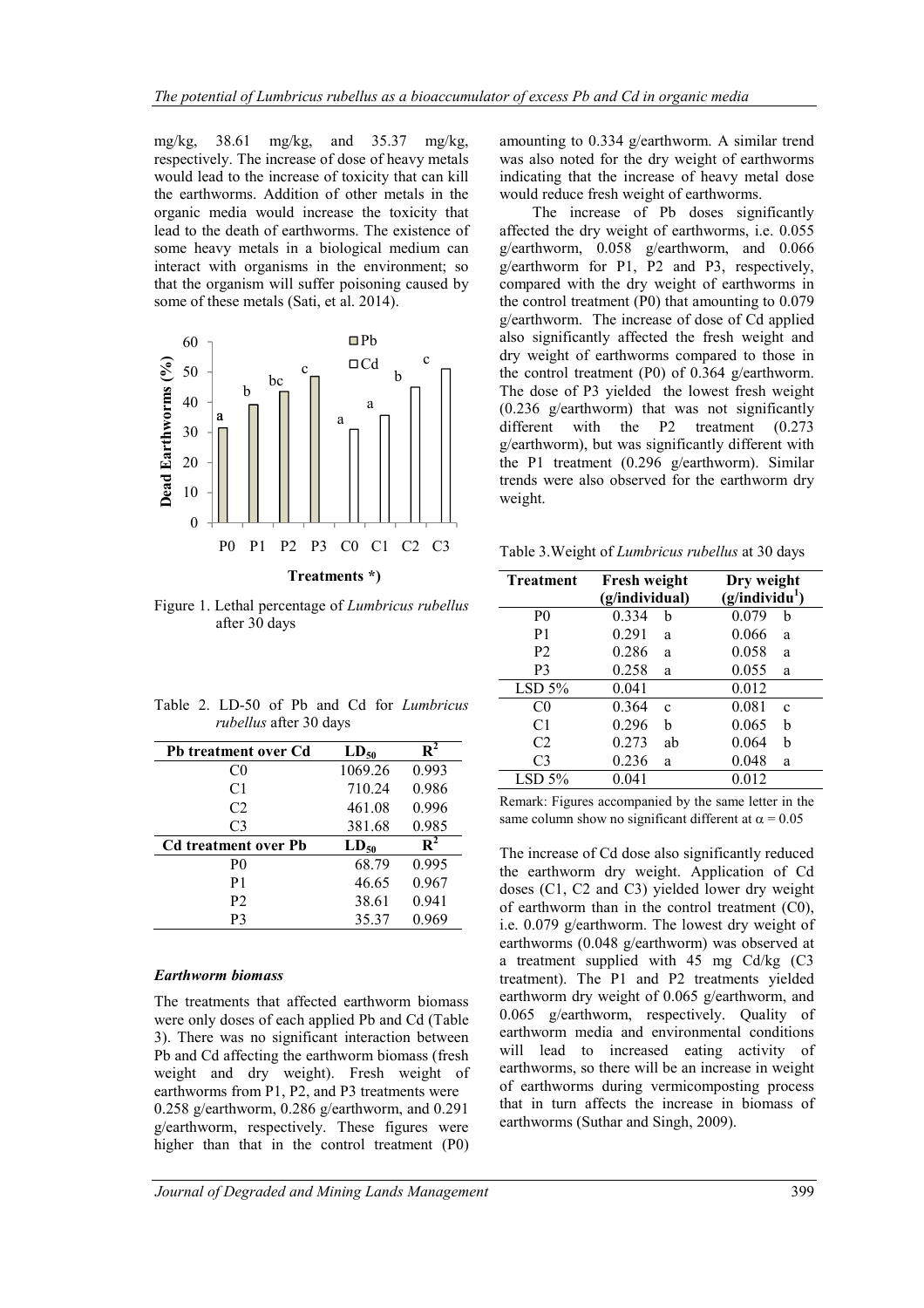#### *Pb and Cd accumulation by earthworms*

The interaction of Pb and Cd doses significantly affected Pb and Cd contents in the body of earthworms (Table 4). The increase of Pb dose (P1, P2, and P3) significantly influenced Pb and Cd accumulation in earthworms. The highest accumulation of Pb (227.03 mg/kg) was found in P3C0. The increase of Cd doses also significantly influenced Cd accumulation by earthworms. The highest Cd accumulation (22.67 mg/kg) was observed for P3C3 treatment, although it was not significantly different from P1C3 treatment (22.67 mg/kg) and P2C3 treatment (22.67 mg/kg).

The increase of Pb and Cd contents in the body of the *Lumbricus rubellus* was in line with the increase of doses of Pb and Cd applied into the organic media. This indicates that the earthworms consumed Pb and Cd and accumulated them in their body tissues. The higher doses of metals in the media, the greater the amount of metal accumulation in the body of earthworms.

| <b>Treatment</b> | Pb in earthworm (mg/kg) |              |        |              |        |                |        |              |         |              |  |
|------------------|-------------------------|--------------|--------|--------------|--------|----------------|--------|--------------|---------|--------------|--|
|                  | $_{\rm C0}$             |              | C1     |              |        | C2             | C3     |              |         | Average      |  |
| P <sub>0</sub>   | 0.02                    | a            | 0.03   | a            | 0.02   | a              | 0.04   | a            | 0.03    | a            |  |
| P <sub>1</sub>   | 78.03                   | h            | 57.67  | b            | 44.73  | b              | 36.70  | b            | 54.28   | b            |  |
| P <sub>2</sub>   | 114.80                  | $\mathbf{c}$ | 105.47 | $\mathbf{c}$ | 93.47  | $\mathbf{c}$   | 86.43  | $\mathbf{c}$ | 100.04  | $\mathbf{c}$ |  |
| P <sub>3</sub>   | 227.03                  | d            | 214.00 | d            | 203.97 | d              | 200.67 | d            | 211.42  | d            |  |
| LSD 5%           | 4.13                    |              | 4.13   |              | 4.13   |                | 4.13   |              | 2.06    |              |  |
| Average          | 104.97                  | d            | 94.29  | $\mathbf{c}$ | 85.55  | b              | 80.96  | a            | 2.06    |              |  |
| <b>Treatment</b> | Cd in earthworm (mg/kg) |              |        |              |        |                |        |              |         |              |  |
|                  | $_{\rm C0}$<br>C1       |              |        | C2           |        | C <sub>3</sub> |        |              | Average |              |  |
| P <sub>0</sub>   | 0.51                    | a            | 8.03   | b            | 14.57  | a              | 21.38  | a            | 11.12   | a            |  |
| P <sub>1</sub>   | 0.51                    | a            | 6.30   | a            | 15.37  | b              | 22.07  | ab           | 11.07   | a            |  |
| P <sub>2</sub>   | 0.62                    | a            | 10.45  | $\mathbf{c}$ | 14.86  | a              | 22.30  | ab           | 12.06   | b            |  |
| P <sub>3</sub>   | 0.64                    | a            | 7.52   | b            | 18.10  | $\mathbf{c}$   | 22.67  | b            | 12.23   | b            |  |
| LSD 5%           | 1.14                    |              | 1.14   |              | 1.14   |                | 1.14   |              | 0.57    |              |  |
| Average          | 0.57                    | a            | 8.08   | b            | 15.72  | $\mathbf{c}$   | 22.11  | d            | 0.57    |              |  |

Table 4. Accumulation of Pb and Cd by *Lumbricus rubellus* after 30 days.

Remark: Figures accompanied by the same letter in the same column show no significant different at  $\alpha = 0.05$ 

According to Butt and Lowe (2011), earthworms have properties of resistant and sensitive to pollutants, so that earthworms are able to accumulate chemical compounds at high concentrations in the environment. According to Langdon et al. (2003), *Lumbricus rubellus* can be used to detect the presence of heavy metals in the mining area by looking at the metal content in body tissue of the earthworms. Earthworms can serve as indicators of soil contaminated by heavy metals lead, cadmium, zinc and copper that are accumulated in the body of the earthworms (Spurgeon and Hopkins, 1999).

The treatment combinations showed that the increased doses of Pb decreased Pb accumulation in the body of the worms as Cd metal treatment dose increased. Instead, accumulation of Cd in the body of earthworms increased with increasing dose combination of Cd and Pb. According to Prasad (2004), the presence of Cd will reduce the disruption of transport of other heavy metals in the environment, so an increase in Cd dose will

decrease the solubility of Pb, which in turn decreased the amount Pb consumed and accumulated by earthworms. There was a positive correlation between the increase in the dosage of Pb and Cd applied against the Pb and Cd contents in the body of the earthworm, which is expressed by the percentage of the relationship  $R > 0.90$ .

### *Bioaccumulation factor (BAF) of earthworms*

Bioaccumulation factor (BAF) is the concentration of the chemical compounds in the earthworm's body compared to the amount of the chemical compounds in the soil (Frund et al., 2011). Experiments on earthworms in environments contaminated by heavy metals can be used to determine the ability of bioaccumulation of metals in the process of vermicomposting (Suthar and Singh, 2009). The value of bioaccumulation factors demonstrates the ability of earthworms in accumulating compounds in the environment. Data presented in Table 5 show that the value of BAF of earthworms to Pb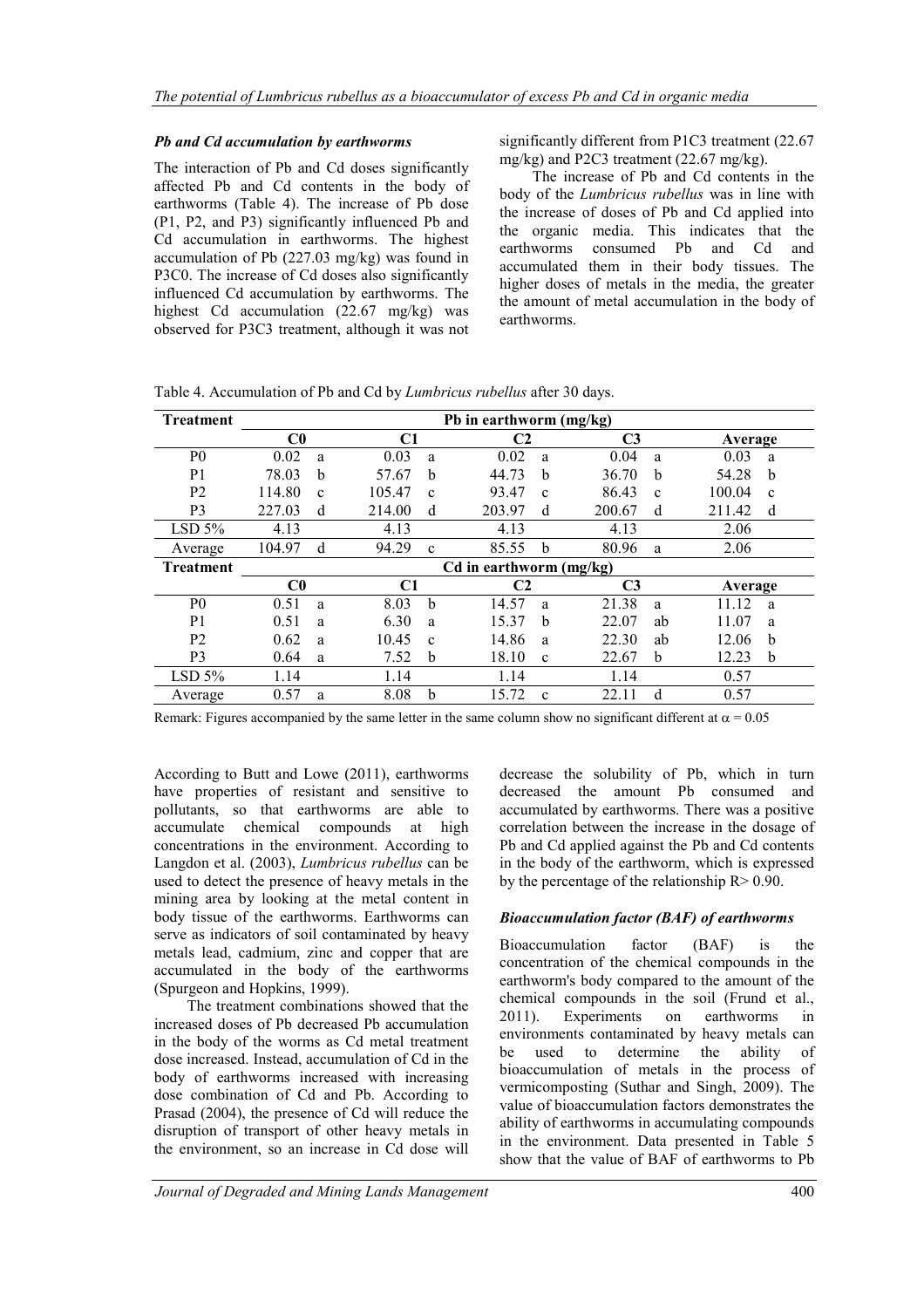increased with increasing doses of Pb applied into the organic media ranging from 0.36 (P1) to 0.47 (P3). Application of Cd to the organic media reduced the value of BAF of earthworms of Cd that ranged from 0.62 (P1C1) to 0.17 (P3C3). The increased application of Cd also reduced BAF of Cd by earthworms from  $0.54$  (C1) to  $0.49$  (C2).

The addition of Pb sharply reduced the BAF value from 0.73 (P3 C3) to 0.27. Bioaccumulation factor of a metal will decrease with increasing concentration of the metals in the environment of earthworms, as well as any other metals that are also present in the environment (Zhao, et al., 2003).

| Pb             |      |                  |      |                  |      | Cd             |      |
|----------------|------|------------------|------|------------------|------|----------------|------|
| Treatment      | BAF  | <b>Treatment</b> | BAF  | <b>Treatment</b> | BAF  | Treatment      | BAF  |
| P0             | 0.00 | C0               | 0.00 |                  | 0.00 | P0             | 0.00 |
| P1             | 0.36 |                  | 0.63 |                  | 0.54 | P1             | 0.74 |
| P <sub>2</sub> | 0.33 | C2               | 0.29 | C2               | 0.52 | P <sub>2</sub> | 0.40 |
| P3             | 0.47 |                  | 0.18 |                  | 0.49 | P3             | 0.27 |

Table 5. Bioaccumulation Factor (BAF) of *Lumbricus rubellus* after 30 days.

Bioaccumulation ability of earthworms increased along with the increasing dose of Pb applied. However, addition of Cd at the media decreased in the ability of earthworms to accumulate Pb. Data presented in Table 5 show that the value of BAF of *Lumbricus rubellus* against Pb and Cd increased in the provision of these metals as a single metal. The toxicity of a metal on the organism can increase with increasing concentrations and the presence of other heavy metals in the environment (Kabata-Pendias and Pendias, 2001).

#### *Vermicompost yield*

The treatments that significantly affected the content of Pb in vermicompost were Pb doses, whereas treatments that significantly affected the content of Cd in vermicompost were Cd (Table 6). Application of 450 mg Pb/kg and 45 mg Cd /kg in the organic media produced vermicompost having the largest content of Pb (19.41 mg/kg) and Cd (11.13 mg/kg).

Table 6. Pb and Cd contents in vermicompost

| Treat-<br>ment | Ph<br>(mg/kg) |              | Treat-<br>ment |       | <b>Cd</b><br>(mg/kg) |  |  |
|----------------|---------------|--------------|----------------|-------|----------------------|--|--|
| P <sub>0</sub> | 0.04          | a            | CO.            | 8.10  | a                    |  |  |
| P1             | 5.36          | h            | C1             | 9.56  | ab                   |  |  |
| P <sub>2</sub> | 13.55         | $\mathbf{c}$ | C <sub>2</sub> | 9.56  | ab                   |  |  |
| P3             | 19.41         |              | C3             | 11.13 |                      |  |  |
| LSD 5%         | 2.44          |              | LSD 5%         |       |                      |  |  |

Remark: Figures accompanied by the same letter in the same column show no significant different at  $\alpha = 0.05$ 

The contents of Pb and Cd in the vermicompost produced did not exceed the minimum technical requirements of organic fertilizers and soil

amendment (Decree of Agriculture Ministry no: 70/Permentan/SR.140 /B /2011).

At doses of Pb metal content results in the metal content of vermicompost (P1, P2 and P3) were significantly different from controls (P0). Pb metal content in the highest vermicompost contained in P3 of 19.41 mg/kg was significantly different from other treatments (P0, P1 and P2). Treatments that affected Cd content in vermicompost produced were C2 and C3 treatments. The highest content of Cd in the vermicompost was 1.58 mg/kg of the C3 treatment that was significantly different from other treatments (C0, C1 and C2).

Earthworms can affect the concentration of heavy metals in organic media by consuming and accumulating the metals into their body tissues (Kizilkaya, 2004; Karaca et al., 2010). In the process of consumption of contaminated metal organic media, earthworms reduce the heavy metals into their body the tissues and in vermicompost produced (Nahmani et al., 2007). Pb and Cd that given to organic media were consumed by earthworms to produce bio-products such as vermicompost. Heavy metals can be present in the body tissues of earthworms in high concentrations, while their residues can contain a lower amount of metal (Kizilkaya, 2004).

### **Conclusion**

Earthworms have ability to accumulate 211.73 mg Pb/kg in the treatment of the provision of Pb 450 mg/kg (P3) and 22.11 mg Cd/kg in the treatment of 45 mg Cd/kg (C3). The produced vermicompost contained lower Pb but larger Cd than standard of organic fertilizer No. 70 / Permentan / SR.140 / 10/2011.